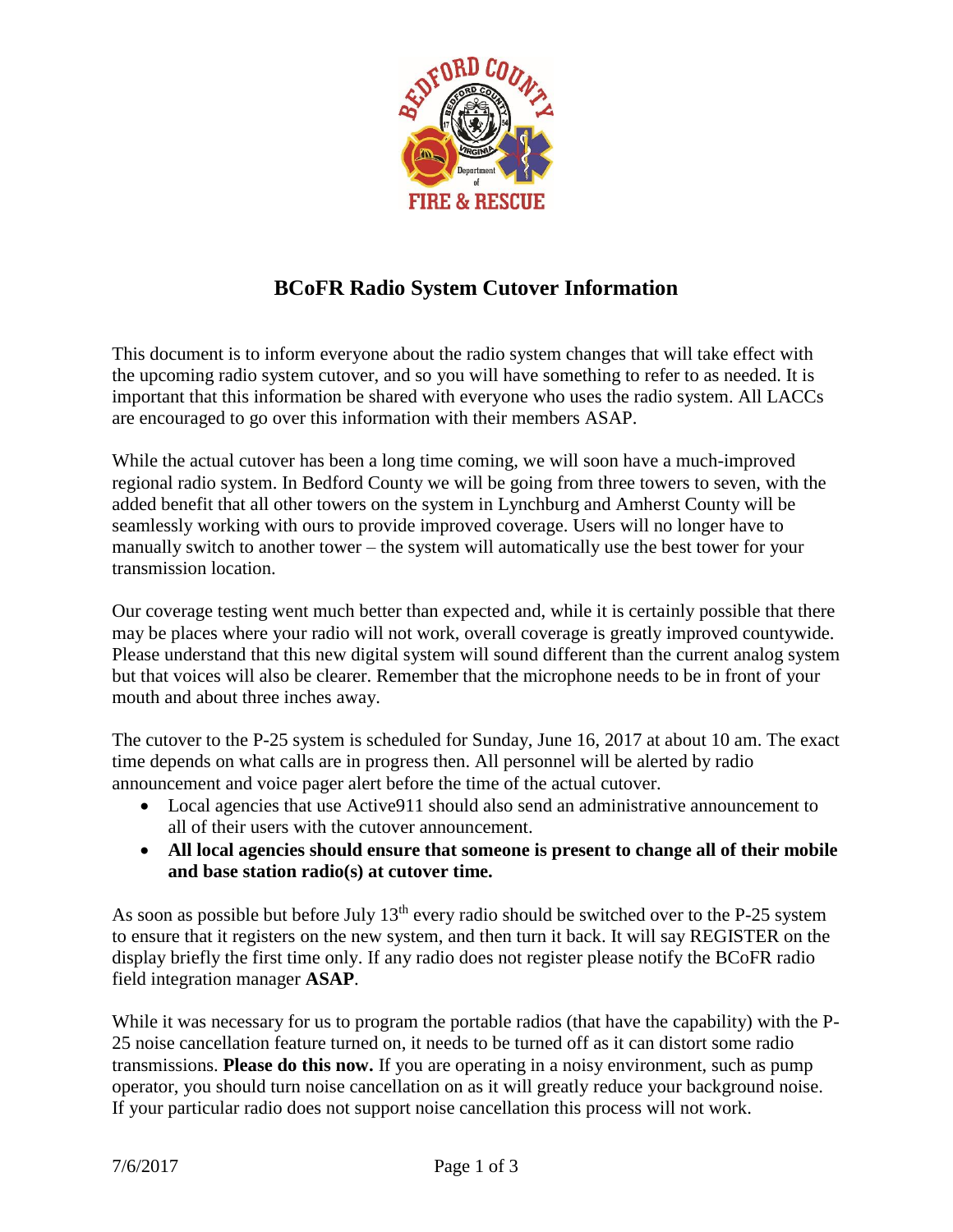Follow these steps to turn off/on noise cancellation:

- Unlock the radio
- Select the menu by pushing the M button one time
- Use the arrow keys to scroll to NOIS CAN
- Push the M button one time to turn it on/off
- The display will briefly tell you whether it is on or off

## **At the actual time of the cutover:**

- All XG-75 and P7300 portables with an A/B switch are to be changed to the B position. They must then stay there.
- All M7300 mobile radios with the A/B/C buttons are to be changed to the B position. They must then stay there. The C button is not currently programmed for anything.
- All other portables and mobiles must be manually changed to the talk group called OPS\_P25.
	- o To make this change on these portables you will first have to unlock the portable, then use the arrow keys to change to OPS\_P25.

Unless there is a specific operational need, all channels needed for most activities are located in the OPS\_P25 talk group. You may then switch to other talk groups as necessary – see below for the list.

Once you are on the OPS\_P25 talk group you will see these changes:

- There is no longer a channel called FIREDISP. This is now called BC CH1 or just Channel 1. All calls will be dispatched on this channel. This channel is also at position 16 on most portables.
- There are now five Operations channels that are labeled BC\_OPS2 through BC\_OPS 6.
- What used to be the EMS north and south channels are now labeled LZOPSN (for north) and LZOPSS (for south). These channels will be used for helicopter landing zone operations and communicating with Bedford Memorial Hospital.
- All radios now have the SOC operations channel. This is only to be used for SOC activities at the direction of the SOC commander or OIC.
- As discussed in the last training video, the E-911 and REG FIRE channels are only used for specific purposes.

The other P-25 talk groups are:

- FIRE\_P25 the local fire agency private channels
- RESC\_P25 the local EMS agency private channels
- INTEROP this has our dispatch channel at positions 1 and 16 (although position 1 is mislabeled as FR-DISP on some radios), the Amherst Ops channels 1-4, and the LFD dispatch and fire ground channels 1-4.
- CONV P25
	- o The first four positions are our tactical channels (the old talk channels plus one) and are named TAC A through D.
		- **These are to be referred to as TAC Alpha, TAC Bravo, TAC Charlie and** TAC Delta